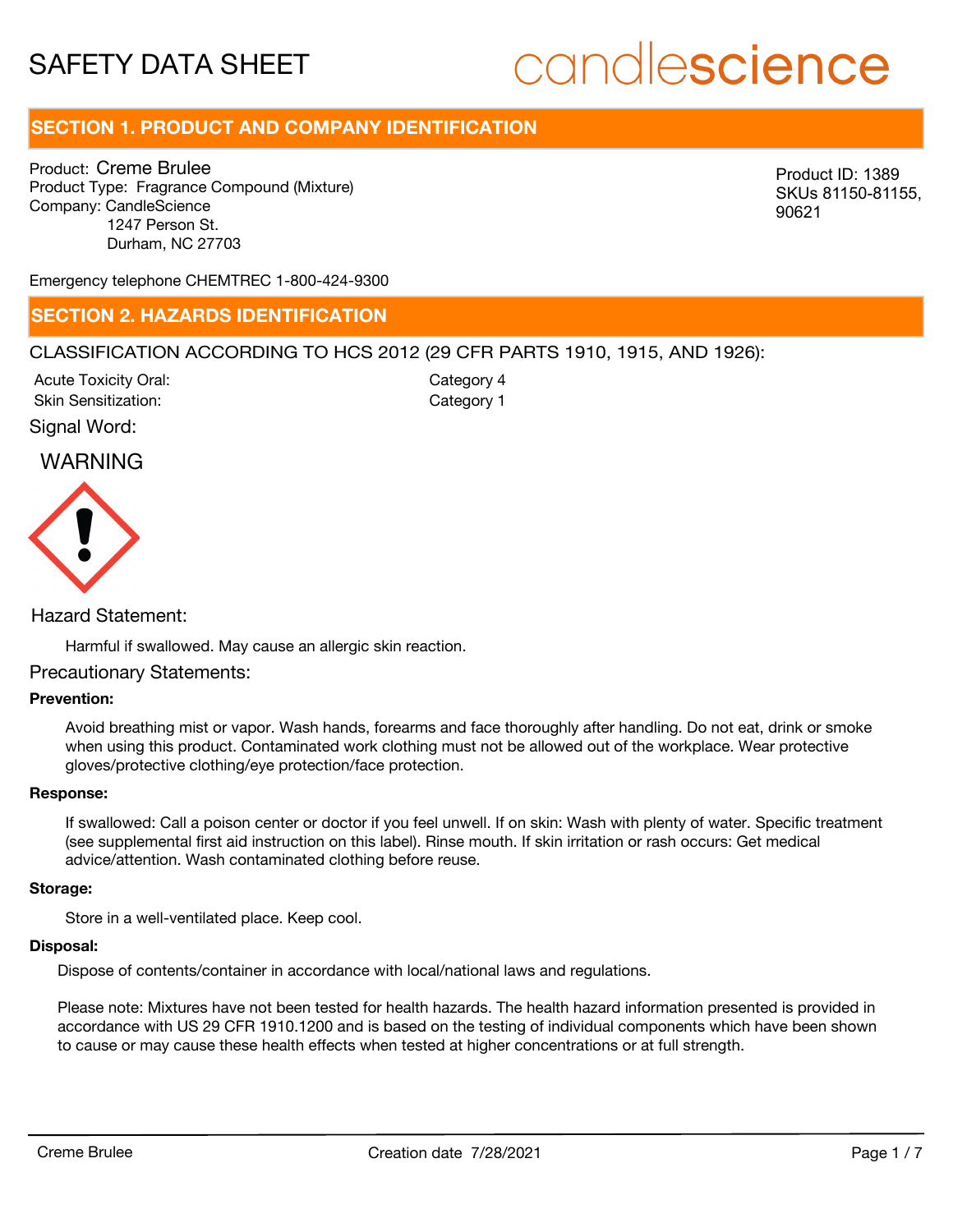# candlescience

### **SECTION 3. COMPOSITION/INFORMATION ON INGREDIENT**

| Hazardous components | CAS No.        | Weight %  |
|----------------------|----------------|-----------|
| Benzyl benzoate      | $120 - 51 - 4$ | $30 - 70$ |
| Ethyl vanillin       | $121 - 32 - 4$ | $5 - 10$  |
| Coumarin             | $91 - 64 - 5$  | $1 - 5$   |
| Piperonal            | $120 - 57 - 0$ | $1 - 5$   |
| Ethyl maltol         | 4940-11-8      | $1 - 5$   |
| Vanillin             | $121 - 33 - 5$ | $1 - 5$   |
|                      |                |           |

# **SECTION 4. FIRST AID MEASURES**

#### Inhalation:

Remove person to fresh air and keep comfortable for breathing.

#### Skin contact:

Wash skin with plenty of water. Take off contaminated clothing. If skin irritation occurs: Get medical advice/attention. If skin irritation or rash occurs: Get medical advice/attention.

#### Eye contact:

Rinse eyes with water as a precaution.

#### Ingestion:

Rinse mouth. Call a poison center/doctor/physician if you feel unwell.

#### Most important symptoms:

May cause an allergic skin reaction.

Indication of immediate medical attention:

Treat symptomatically.

General information:

Call a poison center/doctor/physician if you feel unwell. Get medical advice/attention if you feel unwell.

## **SECTION 5. FIREFIGHTING MEASURES**

#### Suitable extinguishing media:

Foam, carbon dioxide, or dry chemical.

#### Unsuitable extinguishing media:

Avoid use of water in extinguishing fires.

#### Specific hazards:

During fire, gases hazardous to health may be formed. Do not allow run-off from fire fighting to enter drains or water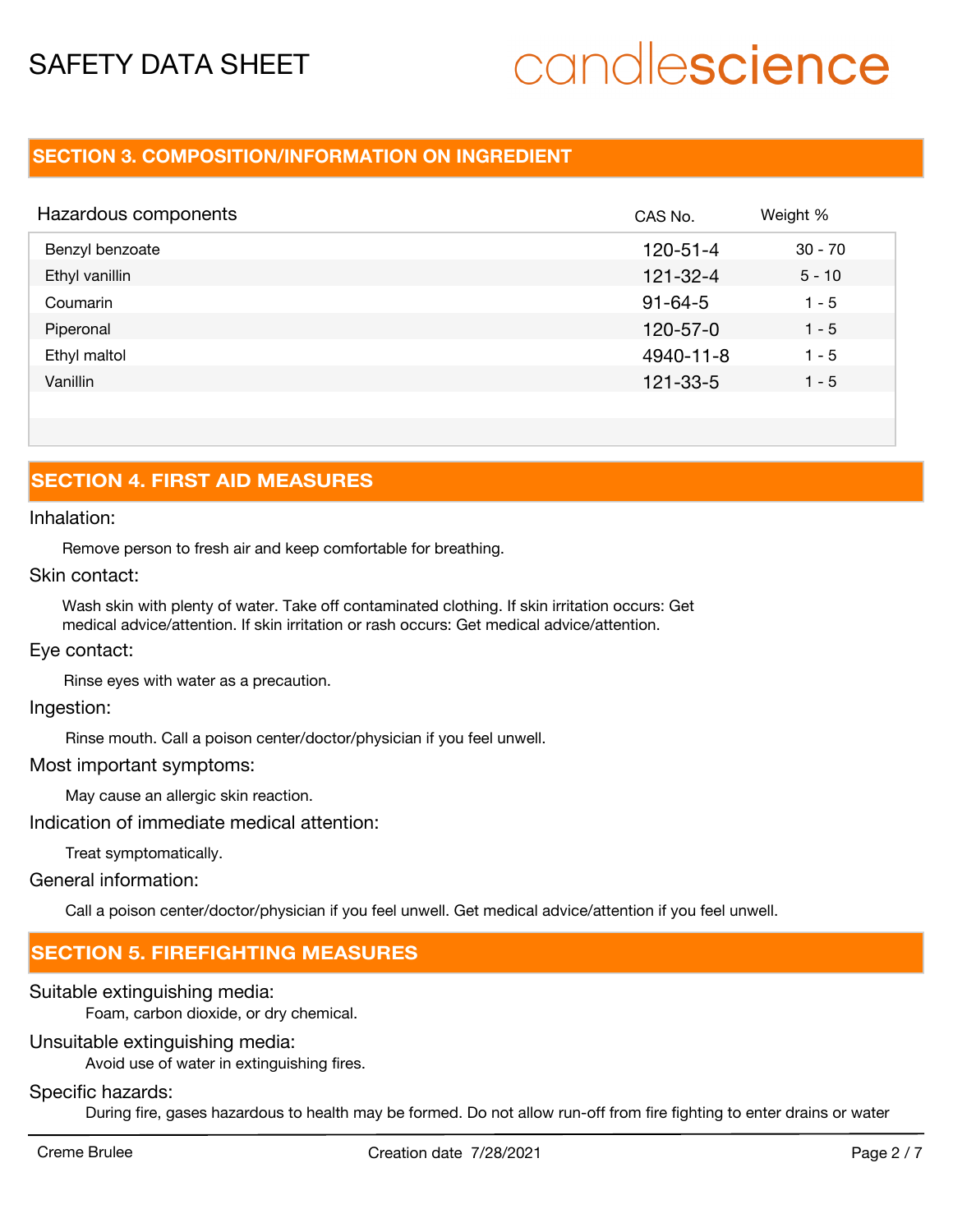# candlescience

courses.

### Special fire fighting procedures:

Wear self-contained breathing apparatus for firefighting. Move containers from fire area if it can be done safely. Use water spray jet to protect personnel and to cool endangered containers.

### **SECTION 6. ACCIDENTAL RELEASE MEASURES**

#### Personal precautions, protective equipment and emergency procedures:

Evacuate personnel to safe areas. Remove all sources of ignition. Ensure adequate ventilation. Keep people away from and upwind of spill/leak. Wear appropriate protective equipment and clothing during clean-up.

#### Environmental precautions:

Do not allow to enter into soil/subsoil. Do not allow to enter into surface water or drains. Dispose of in accordance with local regulations. Local authorities should be advised if significant spillage cannot be contained.

#### Methods and materials for containment and cleaning up:

Soak up with inert absorbent material (e.g. sand, silica gel, vermiculite). Keep in suitable and closed containers for disposal. Clean contaminated floors and objects thoroughly while observing environmental regulations.

## **SECTION 7. HANDLING AND STORAGE**

#### Precautions for safe handling:

Avoid contact with skin and eyes. Avoid prolonged inhalation of vapors. Wash hands and other exposed areas with mild soap and water before eating, drinking or smoking and when leaving work. Handle in accordance with good industrial hygiene and safety practices.

#### Conditions for safe storage, including any incompatibilities:

Store in tightly closed and upright container in a cool, dry, ventilated area. Store away from light, heat, and sources of ignition.

## **SECTION 8. EXPOSURE CONTROLS/PERSONAL PROTECTION**

#### Exposure Guidelines:

US WEEL: Vanillin (CAS 121-33-5) TWA 10 mg/m<sup>3</sup>

#### Appropriate Engineering Controls:

#### **Ventilation:**

Use engineering controls to maintain airborne levels below exposure limit requirements or guidelines. If there are no applicable exposure limit requirements or guidelines, use only with adequate ventilation. Local exhaust ventilation may be necessary for some operations.

#### Personal Protective Equipment:

#### **Eye protection:**

Ensure that eyewash stations and safety showers are close to the workstation location. Chemical resistant goggles must be worn.

#### **Hand protection:**

Wear chemical resistant gloves suitable for this material as determined by a hazard assessment. Gloves should be discarded and replaced if there is any indication of degradation or chemical breakthrough.

#### **Skin and body protection:**

Wear protective clothing suitable for this material as determined by a hazard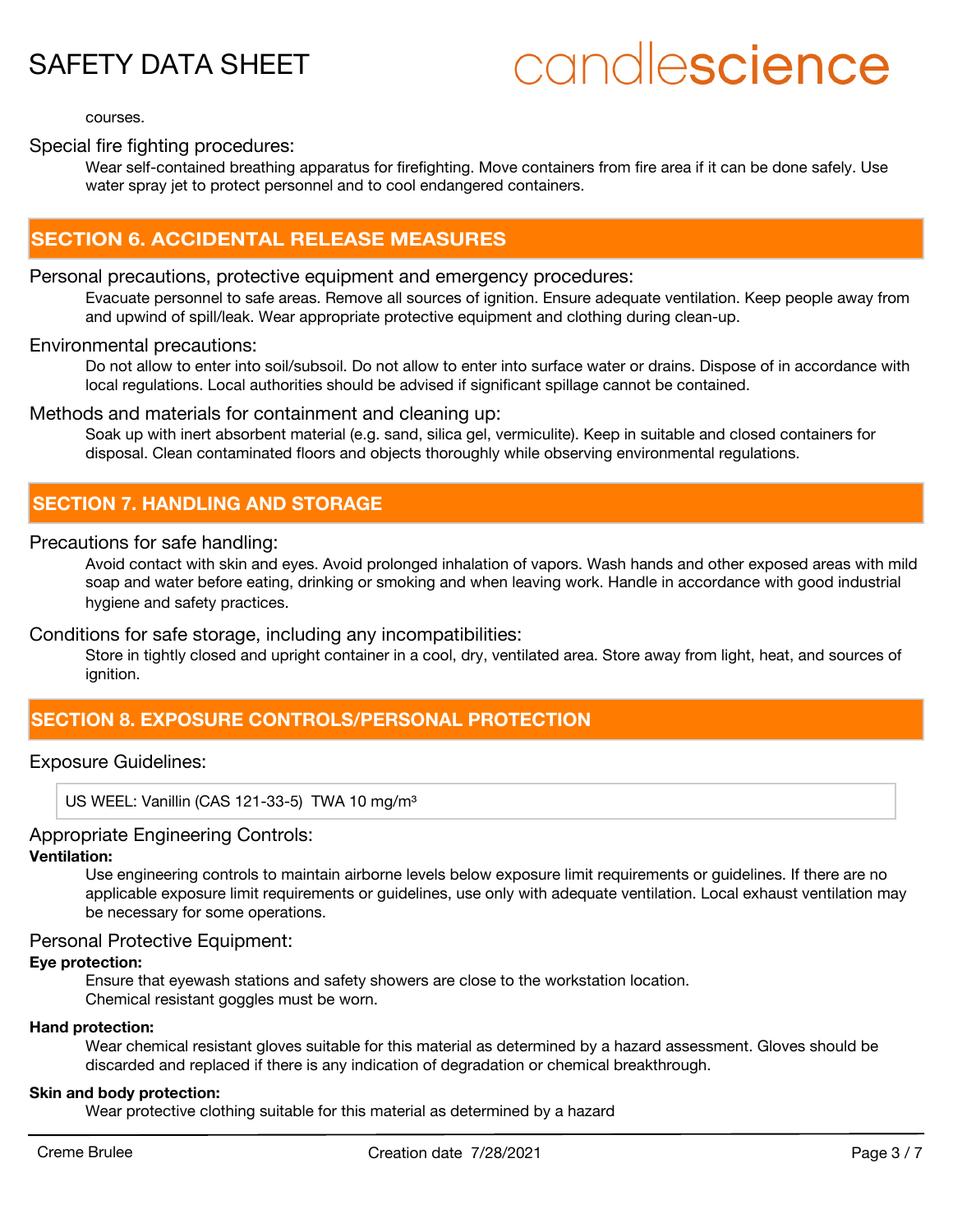# candlescience

assessment.

#### **Respiratory protection:**

Respiratory protection should be worn when workplace exposures exceed exposure limit requirements or guidelines. If there are no applicable exposure limits or guidelines, use an approved respirator where there is a potential for adverse effects, including but not limited to respiratory irritation or odor, where indicated or required by the exposure assessment. Selection of air-purifying or positive-pressure supplied air will depend on the results of the exposure assessment which includes an evaluation of the specific operations and the actual or potential airborne concentrations. The type of cartridge or filter to be used must be selected and approved for the chemical, class, or classes of chemicals likely to be encountered in the workplace. For emergency conditions, use an approved positive-pressure self-contained breathing apparatus.

#### **General hygiene considerations:**

Handle in accordance with good industrial hygiene and safety practice. Remove contaminated clothing and protective equipment before entering eating areas. Wash hands before breaks and immediately after handling the product.

### **SECTION 9. PHYSICAL AND CHEMICAL PROPERTIES**

| Appearance:                                          | Liquid                          |  |
|------------------------------------------------------|---------------------------------|--|
| Color:                                               | Light to golden yellow          |  |
| Odor:                                                | Characteristic                  |  |
| Odor threshold:                                      | N/A                             |  |
| pH:                                                  | N/A                             |  |
| Melting point:                                       | 33.66 °F (0.92 °C) estimated    |  |
| Boiling point:                                       | 605.07 °F (318.37 °C) estimated |  |
| Flashpoint:                                          | $>100$ °C<br>$>212$ °F          |  |
| Evaporation Rate (Butyl Acetate = 1):<br>N/A         |                                 |  |
| Flammability (solid, gas):                           | N/A                             |  |
| Upper lower flammability or explosive limits:<br>N/A |                                 |  |
| Vapor density (Air=1):                               | N/A                             |  |
| Vapor pressure:                                      | 0.0002 hPa estimated            |  |
| Specific gravity (H2O=1):                            | 1.063 - 1.093                   |  |
| Solubility in water:                                 | <b>No</b>                       |  |
| Solubility in other solvents:                        | N/A                             |  |
| Partition coefficient: n-octanol/water:<br>N/A       |                                 |  |
| Auto-ignition temperature:                           | N/A                             |  |
| Decomposition temperature:                           | N/A                             |  |
| Kinematic viscosity:                                 | N/A                             |  |
| Dynamic viscosity:                                   | N/A                             |  |
| Explosive properties:                                | Not explosive                   |  |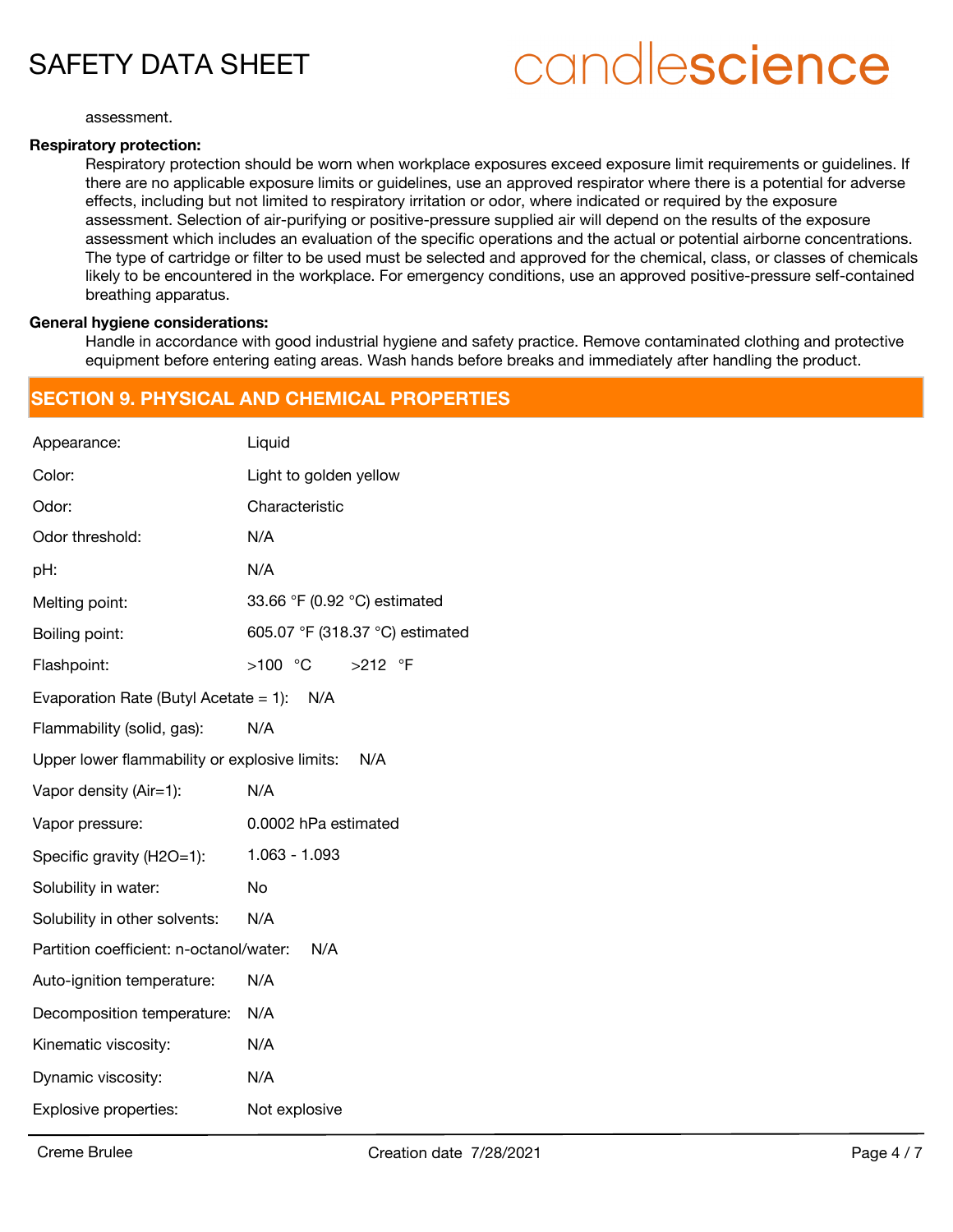# candlescience

Oxidizing properties: Not oxidizing

Refractive index: N/A

# **SECTION 10. STABILITY AND REACTIVITY**

#### **Chemical stability:**

The product is stable and non-reactive under normal conditions of use, storage and transport.

#### **Possibility of hazardous reactions:**

Material is stable under normal conditions.

#### **Conditions to avoid:**

Heat, flames and sparks. Temperature extremes and direct sunlight.

#### **Incompatible materials:**

Strong oxidizing agents. Strong acids. Strong Bases.

#### **Hazardous decomposition products:**

No hazardous decomposition products are known.

## **SECTION 11. TOXICOLOGICAL INFORMATION**

#### **Acute oral toxicity:**

N/A

#### **Acute dermal toxicity:**

N/A

#### **Acute inhalation toxicity:**

N/A

#### **Skin corrosion/irritation:**

May cause an allergic skin reaction.

#### **Serious eye damage/eye irritation:**

Causes serious eye irritation.

#### **Respiratory or skin sensitization:**

Not a respiratory sensitizer. May cause an allergic skin reaction.

#### **Mutagenicity:**

N/A

#### **Reproductive toxicity:**

No data available to indicate product or any components present at greater than 0.1% are mutagenic or genotoxic.

#### **Carcinogenicity:**

Not classifiable as to carcinogenicity to humans.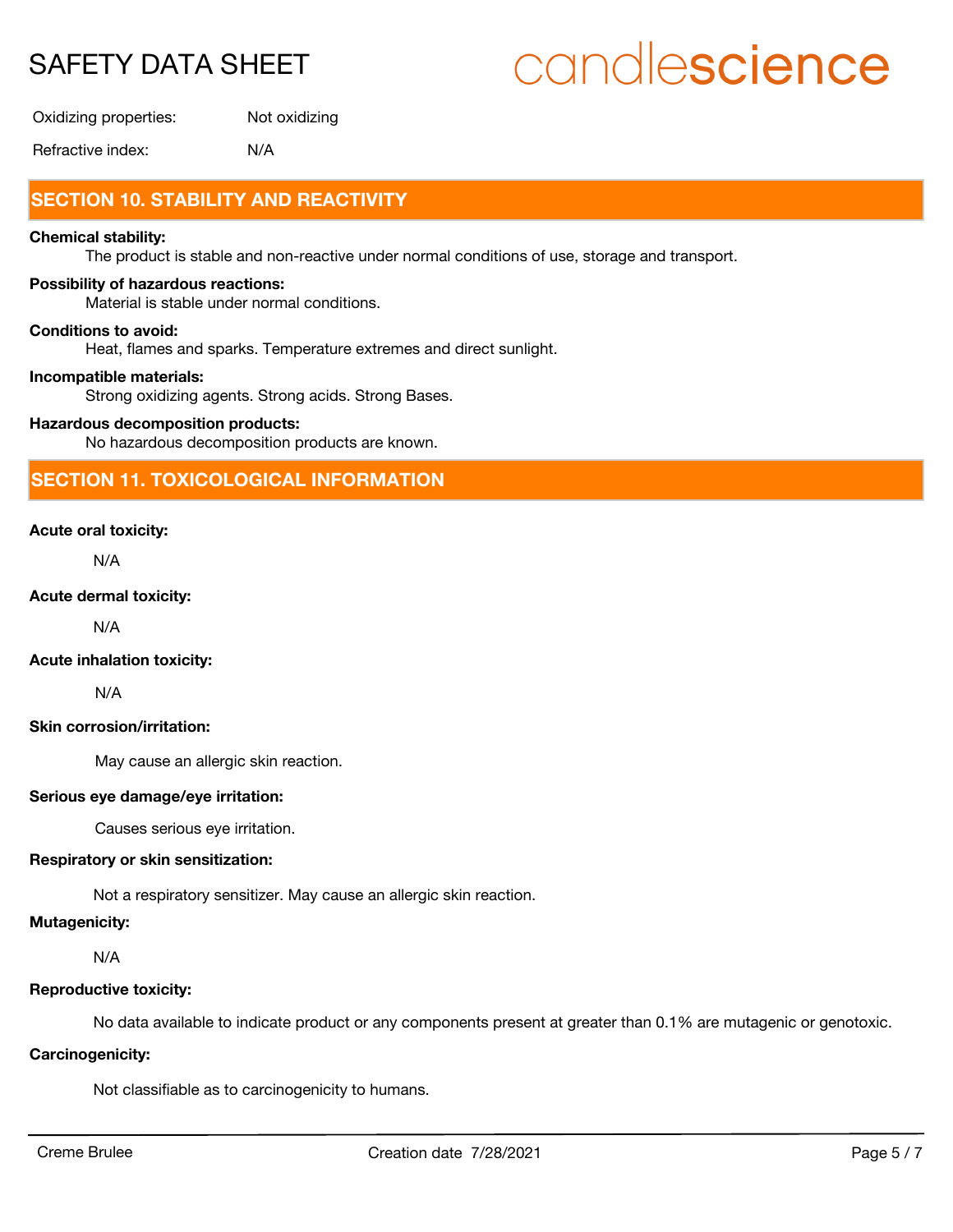# candlescience

Please note: Mixtures have not been tested for health hazards. The health hazard information presented is provided in accordance with US 29 CFR 1910.1200 and is based on the testing of individual components which have been shown to cause or may cause these health effects when tested at higher concentrations or at full strength.

# **SECTION 12. ECOLOGICAL INFORMATION**

#### **Ecotoxicity:**

The product is not considered harmful to aquatic organisms or to cause long-term adverse effects in the environment.

#### **Persistence and Degradability:**

No additional information available

#### **Bioaccumulation:**

No additional information available

#### **Other Adverse Effects:**

No additional information available

## **SECTION 13. DISPOSAL CONSIDERATIONS**

#### **Disposal instructions:**

Collect and reclaim or dispose in sealed containers at licensed waste disposal site. Do not allow this material to drain into sewers/water supplies. Do not contaminate ponds, waterways or ditches with chemical or used container. Dispose of contents/container in accordance with local/regional/national/international regulations.

#### **Local disposal regulations:**

Dispose in accordance with all applicable regulations.

#### **Hazardous waste code:**

The waste code should be assigned in discussion between the user, the producer and the waste disposal company.

#### **Waste from residues/unused products:**

Dispose of in accordance with local regulations. Empty containers or liners may retain some product residues. This material and its container must be disposed of in a safe manner.

#### **Contaminated packaging:**

Since emptied containers may retain product residue, follow label warnings even after container is emptied. Empty containers should be taken to an approved waste handling site for recycling or disposal.

| <b>SECTION 14. TRANSPORT INFORMATION</b> |                                                                                           |  |
|------------------------------------------|-------------------------------------------------------------------------------------------|--|
| <b>IATA UN Number:</b>                   | UN3082                                                                                    |  |
| <b>IATA UN Proper Shipping Name:</b>     | Environmentally hazardous substances, liquid, n.o.s. (BENZYL BENZOATE (120)<br>$-51 - 4)$ |  |
| <b>IATA Transport Hazard Class:</b>      | 9                                                                                         |  |
| <b>IATA Packing group:</b>               | $\mathbf{III}$                                                                            |  |
| <b>IATA Environmental Hazards:</b>       | N/A                                                                                       |  |
| <b>IATA ERG Codes:</b>                   | N/A                                                                                       |  |
| <b>IATA Special Precautions:</b>         | N/A                                                                                       |  |